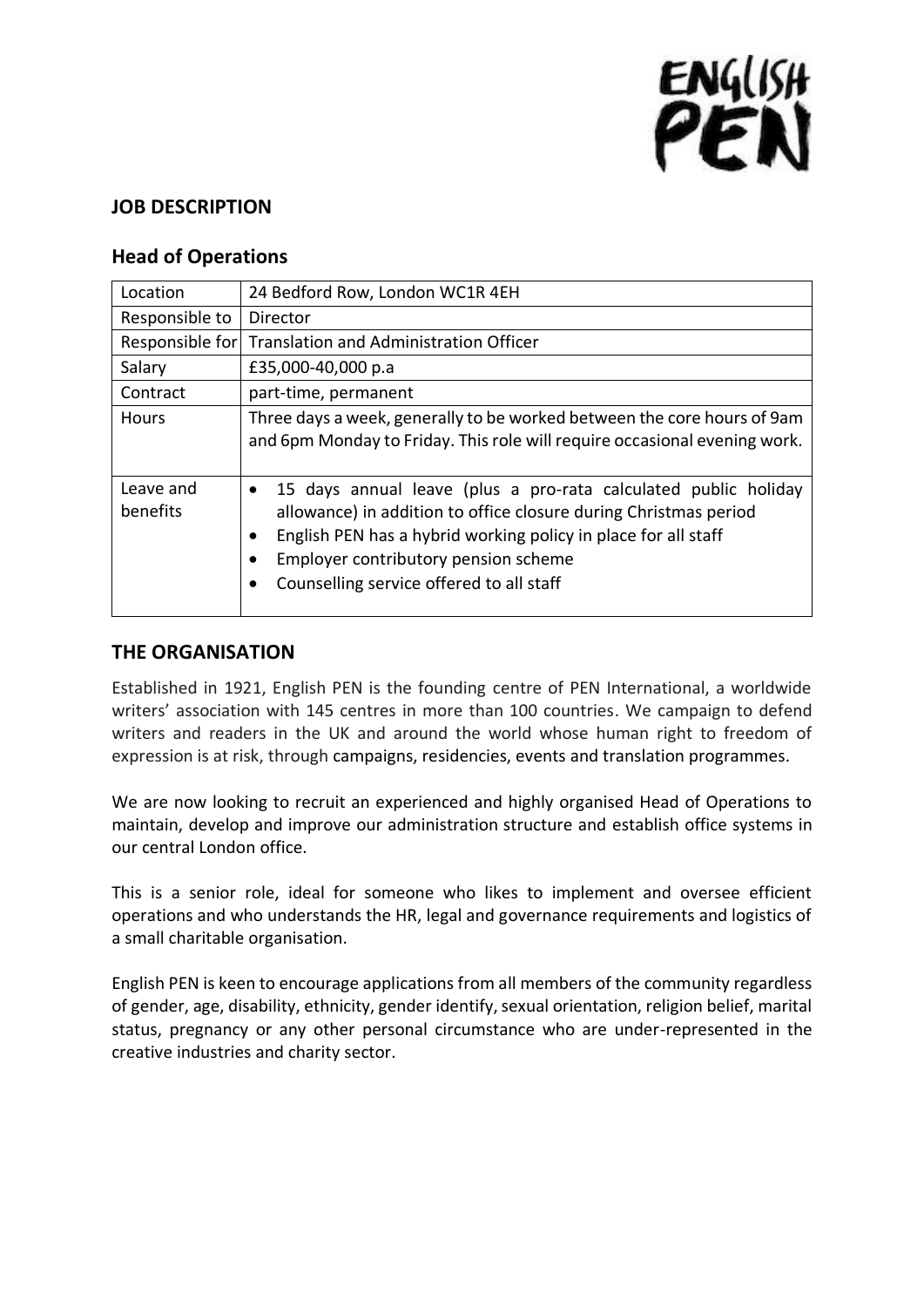# **THE ROLE**

## **Purpose**

- Lead the organisation's day-to-day operations and systems
- Lead on organisational HR
- Coordinate and support Board, AGM and governance requirements
- Lead on development of internal policies and procedures to ensure compliance with legal requirements and best practice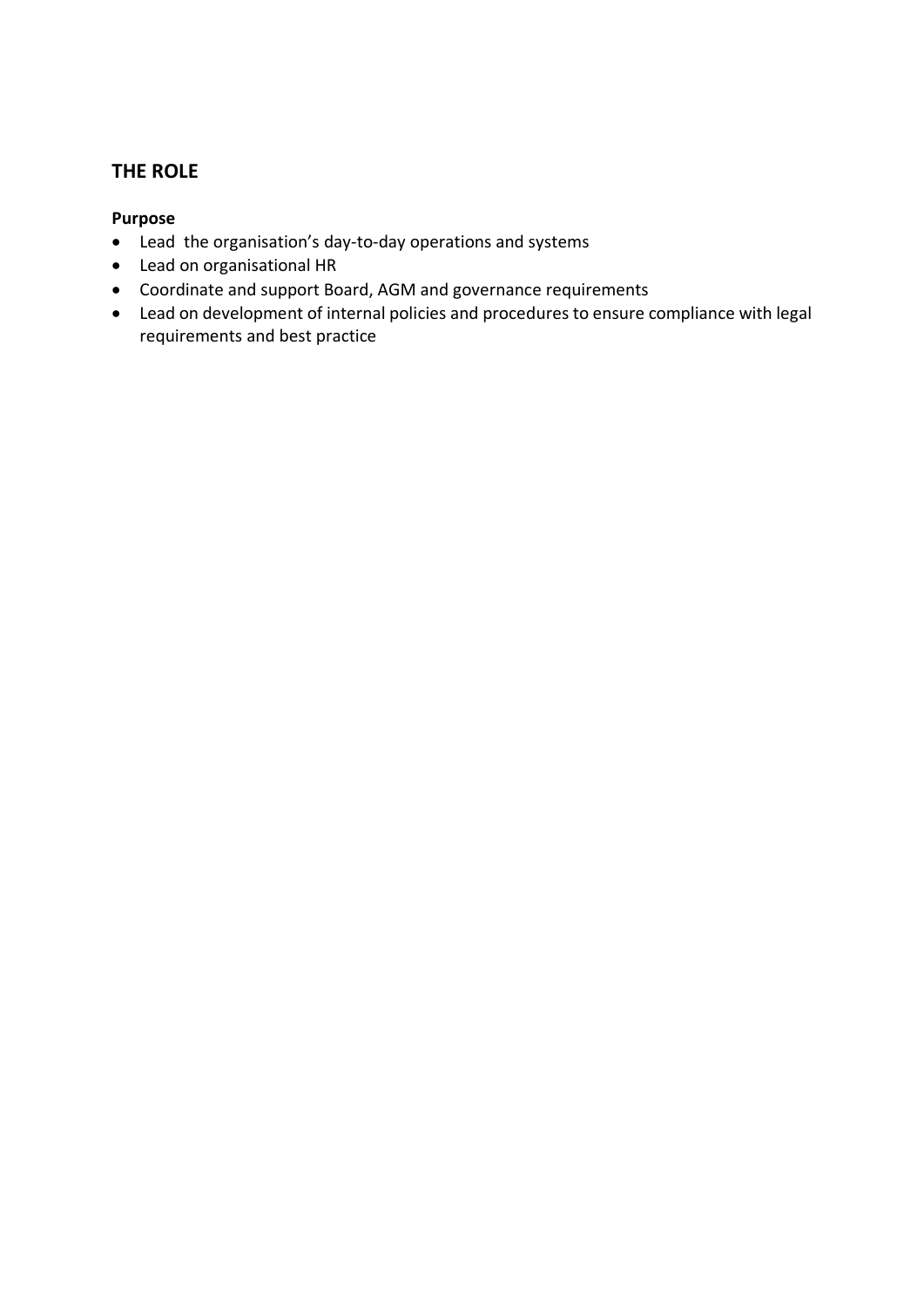# **Specific Responsibilities**

### **General Management**

- Take responsibility for English PEN's office and equipment, acting as first point of contact for the office lease and larger-scale equipment purchases
- In liaison with the Director, ensure English PEN is appropriately insured and policies up to date
- Manage IT and telecoms provision with support from external IT contractor as appropriate
- Ensure reports to funders, including Arts Council England, are submitted on time, liaising with the Director and wider staff team to ensure appropriate systems are in place to collect the required information
- Be the main point of contact for HR within the organisation
- Oversee recruitment, induction, development and training of staff and volunteers
- Oversee contract management for permanent staff, freelancers and other contractors and English PEN adheres to all relevant legislation

### **Governance**

- In consultation with the Director and Chair, coordinate board meetings and set the annual business schedule
- Attend and minute all trustees' meetings and working groups as required
- Ensure trustees are correctly registered and maintain the register of trustees in accordance with company law
- Work with the Director and Membership & Events Officer, to organise the Annual General Meeting
- Ensure accurate and timely reporting to statutory bodies including Companies House and the Charity Commission

## **Policies & Procedures**

- Ensure all company policies and procedures, including the Staff Handbook, are relevant and appropriate and promote good practice, including Equality, Diversity and Inclusion, Safeguarding, Health and Safety, and Environmental Sustainability
- Maintain an effective filing and data management system for the organisation

## **Other**

- Line manage the Translation and Administration Officer
- Be a first aider and fire marshal for the office
- Perform any other duties as may from time to time be deemed necessary by the Director and Board of English PEN.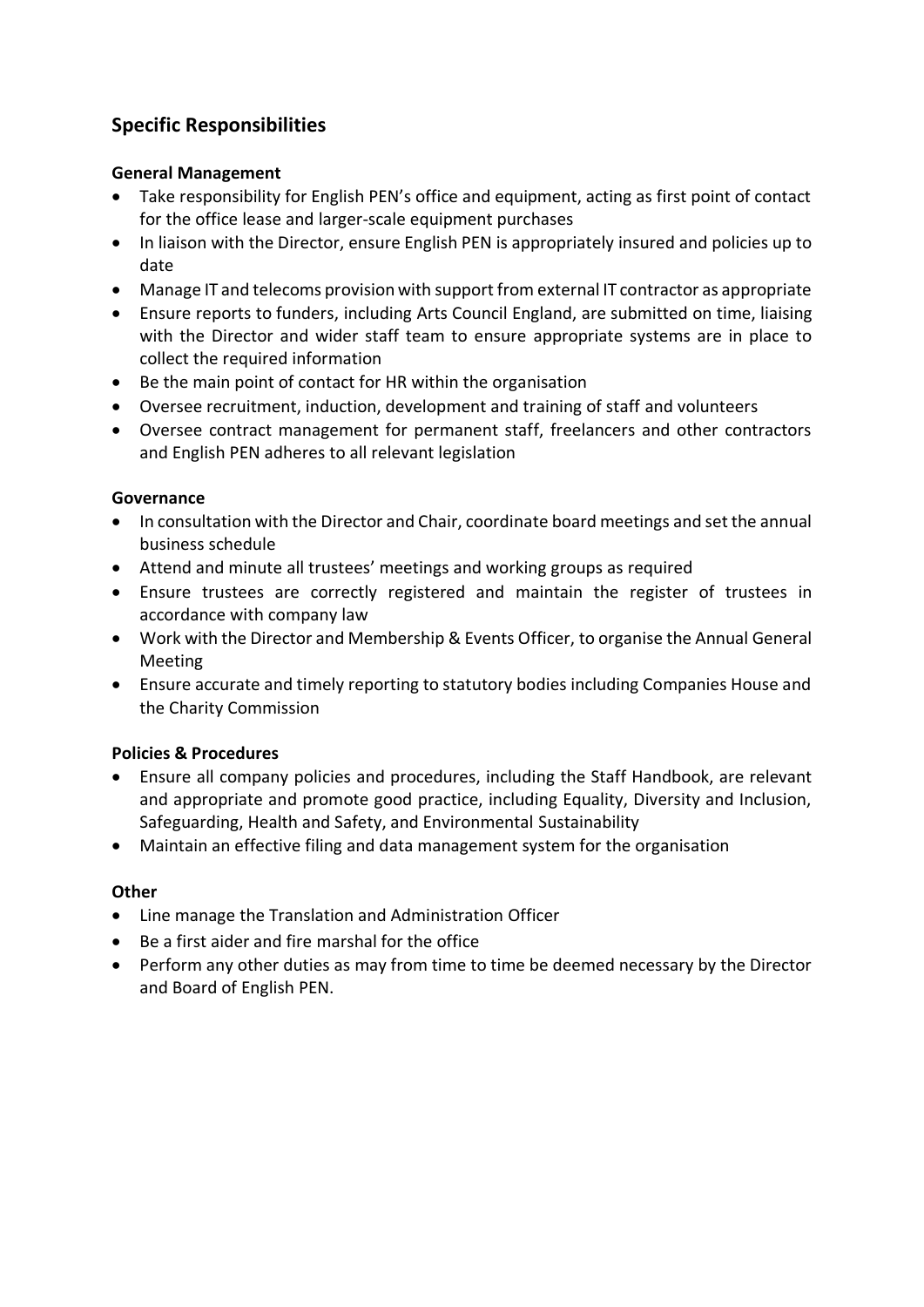## **KNOWLEDGE, SKILLS, EXPERIENCE**

*Essential*

- Previous experience in an administrative or operations role
- Understanding of the charity sector and related HR, legal and governance requirements
- Strong organisational skills:
	- o Self-motivated
	- o Able to meet deadlines
	- $\circ$  An eye for detail and follow up
- Discretion and trustworthiness; you will often be party to confidential information
- Excellent communications skills, both in writing and verbally
- Highly competent in Office 365 and Microsoft Office
- Problem solving aptitude
- Ability to work on own initiative as well as being an enthusiastic team player
- A commitment to the principles of diversity and equality and to implementing these within all areas of work
- Knowledge and enthusiasm for English PEN's mission and values

### *Desirable*

• A passion for literature

## **How to Apply**

To apply, please upload the following three documents to [https://hr.breathehr.com/v/head-of](https://hr.breathehr.com/v/head-of-operations-23180)[operations-23180](https://hr.breathehr.com/v/head-of-operations-23180)

- 1. Your CV (NB please ensure this is anonymous removing any identifying information)
- 2. A covering letter telling us why you are interested in the role and explaining how your knowledge, skills and experience made you a suitable candidate (again please ensure any identifying information is removed)
- 3. An equality monitoring form

## Deadline for applications: **9am, Wednesday 1 June 2022**

Interviews will take place on **Thursday 16 June 2022** at English PEN's office

Please note, applicants must be current UK residents with a legal right to work in the UK.